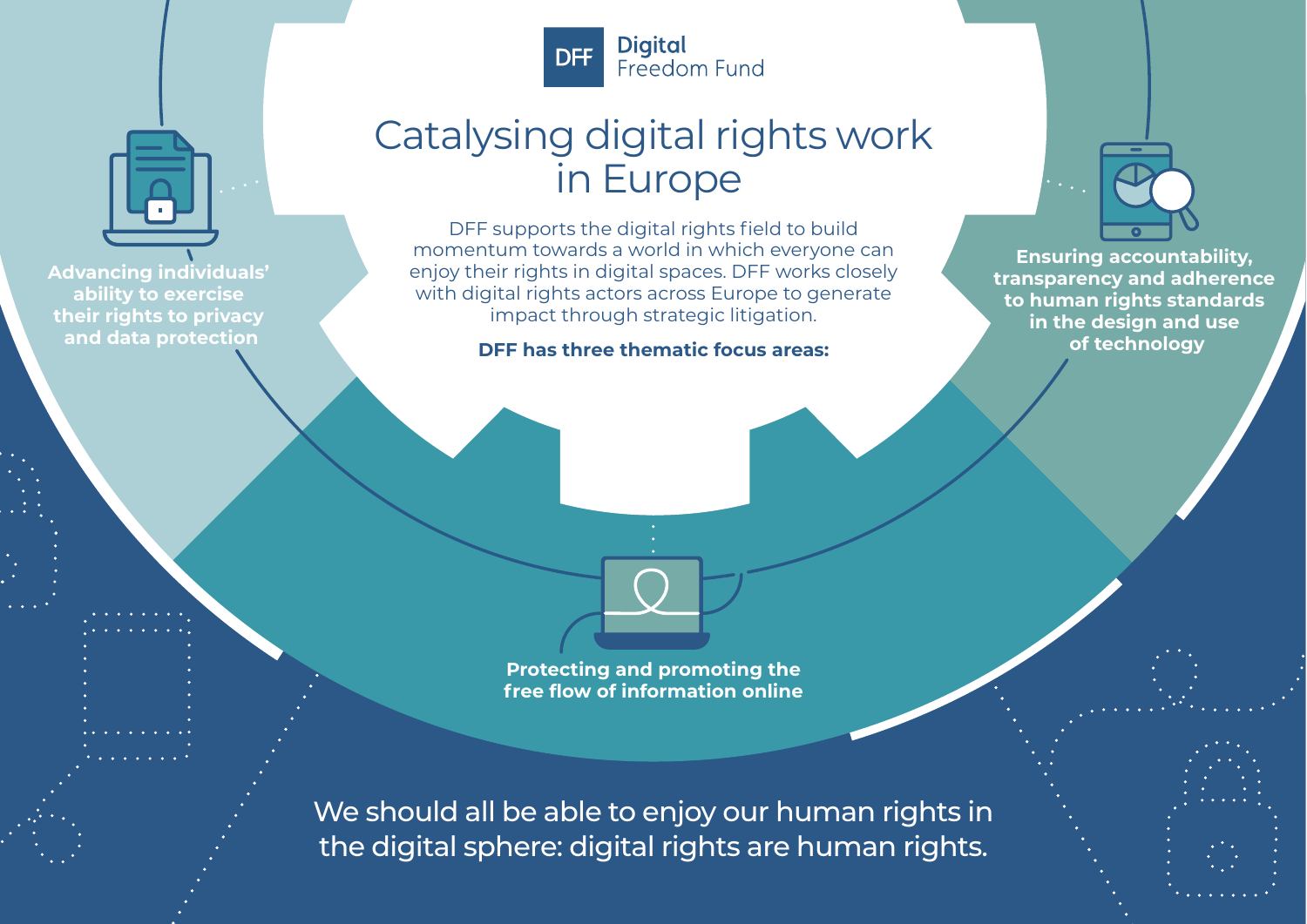### **Digital** Freedom Fund

# **Digital rights are human rights**

our rights apply in the digital context just as they do offline. Law, policy, and activities like surveillance and content regulation can – and regularly do – violate these rights. To protect them, we need the whole toolkit: from campaigning and education, to advocacy and litigation.

**DFF** 

**Ensuring that our human rights are protected online is crucial, especially as more and more parts of our lives enter the digital sphere. The Digital Freedom Fund will help reinforce the efforts of those fighting for our rights online, including the right to freedom of expression.**

David Kaye, UN Special Rapporteur on Freedom of Expression and part of DFF's Group of Friends

# **Protecting our digital rights**

The digital rights field encompasses wide-reaching, complex areas affecting individuals, organisations and states. From privacy to freedom of expression, Protecting our digital rights raises numerous questions:

> How can we ensure freedom of expression and the free flow of information in the digital sphere?

How are governments and companies using our data?

How do artificial intelligence-based systems impact the right to equality and freedom from discrimination?

How do we achieve transparency and accountability in algorithmic decision making?

How can we protect the right to protest and freedom of association online?

How can we prevent hackers from accessing our private information?

When it comes to protecting our digital rights, legislation often moves slowly, but European courts often have the flexibility and discretion to respond more quickly to technological change.

旨

**You cannot rely on legislation – it's too slow. It's up to judges to think about the new tech challenges and apply the law. Strategic litigation is needed and there's lots to do.**

Dorota Głowacka, Panoptykon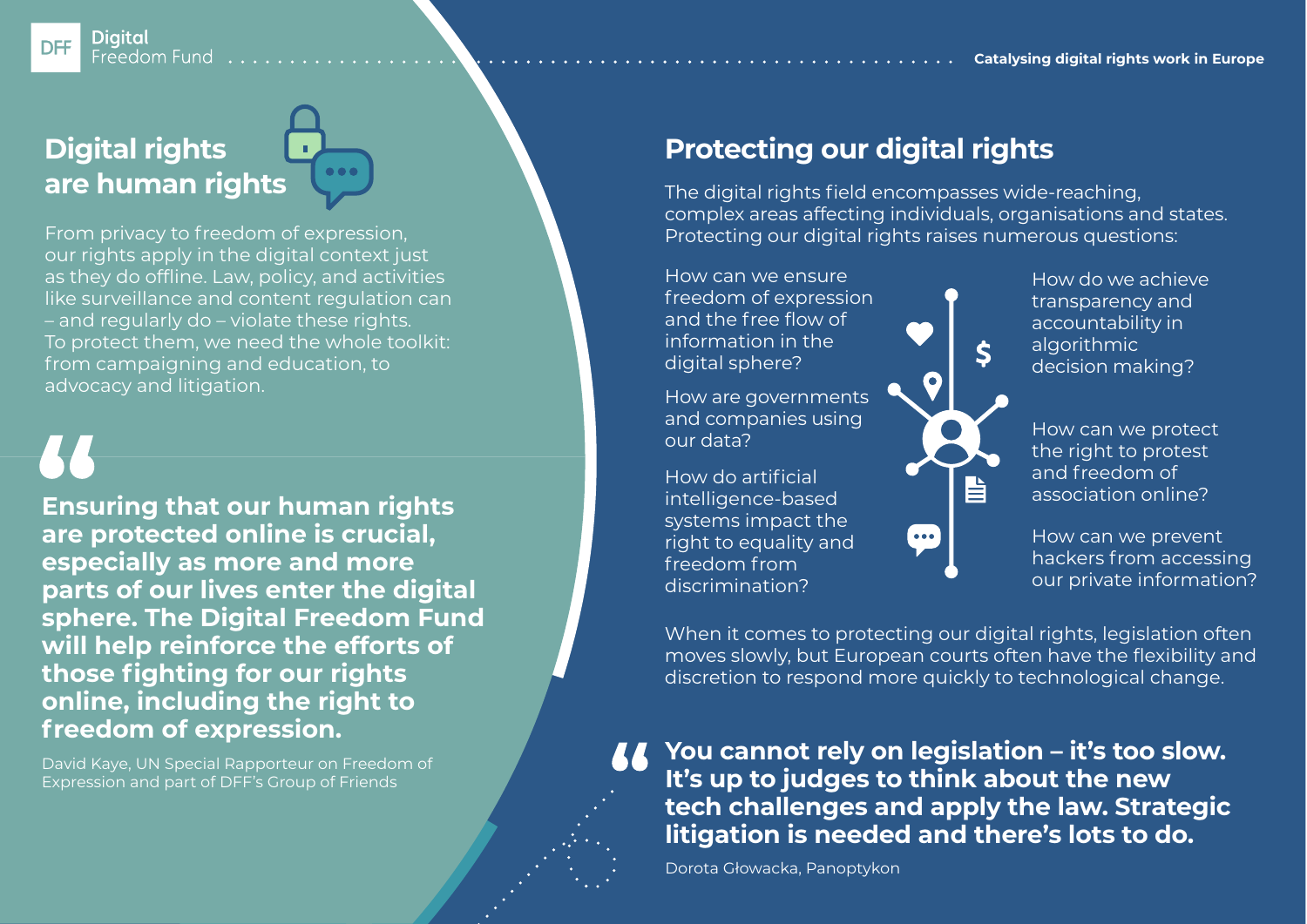## **Strategy and approach**

## **Community, consultation and communication**

DFF seeks to catalyse and enhance work in the digital rights field and does this by building genuine participation and shared ownership. DFF's mission is to support and network the efforts of digital rights actors. DFF fuels the engines of change: uniting and driving forward digital rights litigation in Europe.

## **Building a collaborative digital rights community**

DFF is catalysing a collaborative and well-connected digital rights field in Europe. It runs carefully designed strategy sessions, which are shaped by intensive pre-event engagement. These ensure that the discussions cover issues about strategic litigation that are of genuine interest to participants.

**DFF has been a great way for us to get pan-European connections – we appreciate the opportunity to hear what other organisations are doing, and to get their perspectives. It'll transform our work, bringing us together.**

Corey Stoughton, Liberty

## **Responding to consultations**

DFF has encouraged dialogue from the outset, indeed before the organisation was even launched. This involved extensive consultation with digital rights actors, as well as concerted field mapping across the digital sphere. The ideas and needs of the network form the basis of DFF's structure and philosophy.

**Since the initial consultation process, our network has continued to expand. More and more human rights organisations are becoming increasingly aware of the digital aspect to their work and developing a strategy to match. It is very exciting to have this diversification of perspectives in our network.**

### **Fostering open and transparent communication**

The principle of openness, drawing on the philosophy of open technology, is central to DFF's strategy. A key principle is promoting a strong culture of transparency. DFF maintains an open dialogue with its network and grantees, continually shaping its priorities and strategy according to their input and feedback.

**The process did its job: I feel comfortable knowing that DFF's priorities, process and goals all fit with what it is that we need.**

Hans de Zwart, Bits of Freedom